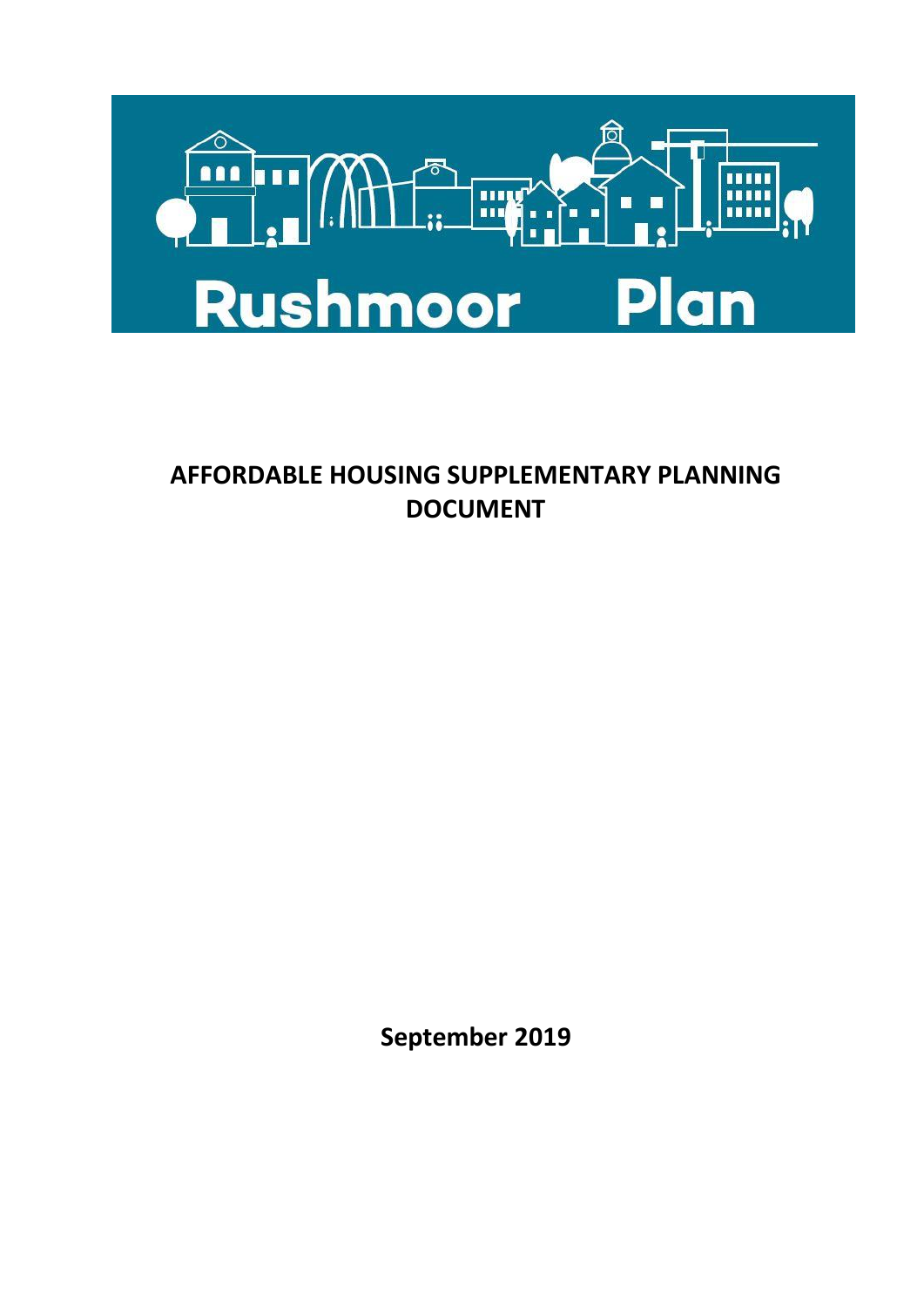| Affordable Housing Off Site Provision (Commuted Sums) 12<br>3. |  |
|----------------------------------------------------------------|--|
|                                                                |  |
|                                                                |  |
|                                                                |  |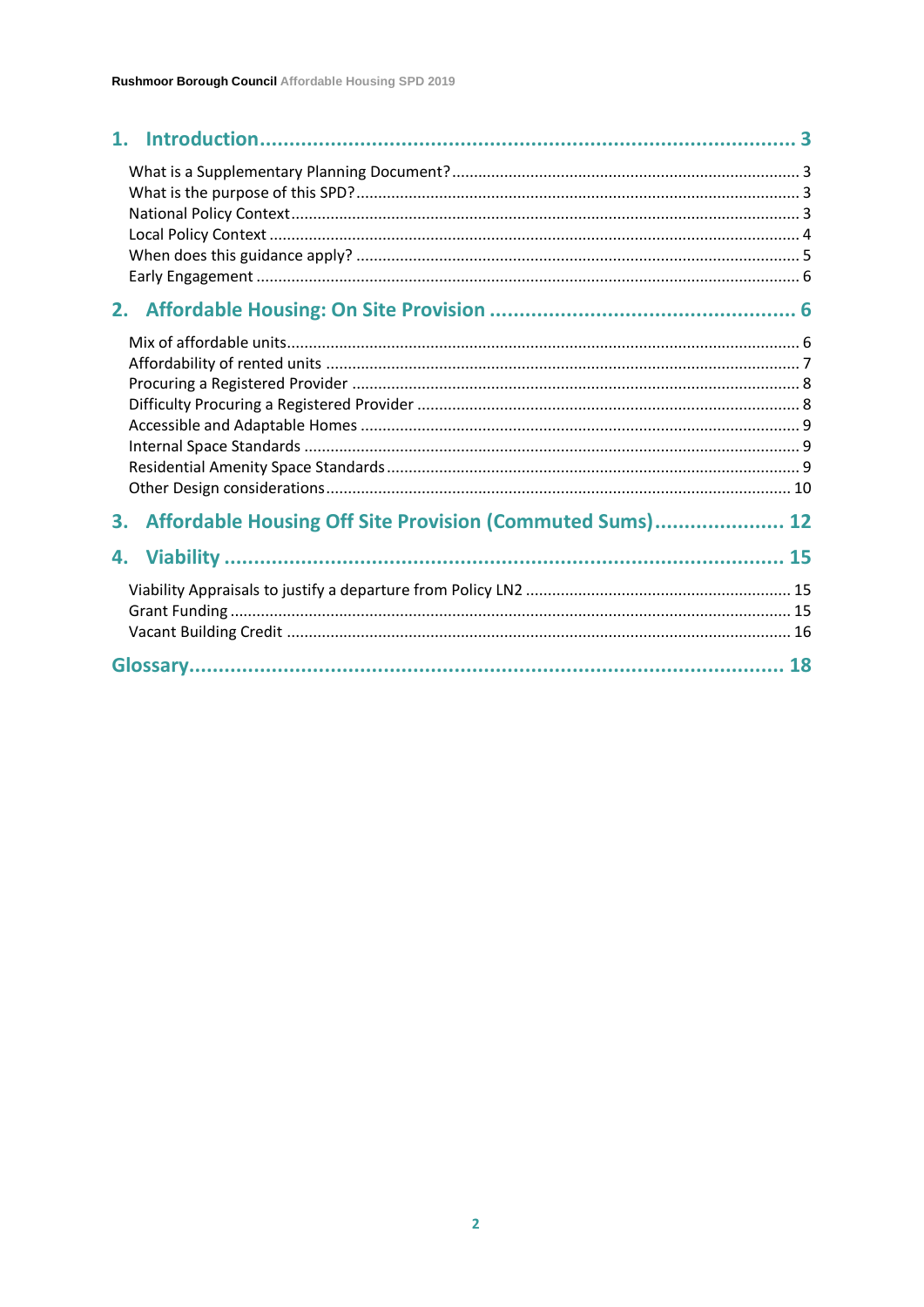# <span id="page-2-0"></span>**1. Introduction**

#### <span id="page-2-1"></span>**What is a Supplementary Planning Document?**

- 1.1. A Supplementary Planning Document (SPD) elaborates upon policies in the Development Plan, in this instance the [Rushmoor Local Plan 2014-2032](https://www.rushmoor.gov.uk/rushmoorplan)<sup>1</sup> (adopted February 2019). SPDs are one of the material considerations that can be taken into account when determining a planning application.
- 1.2. This SPD elaborates upon Local Plan Policy LN2: Affordable Housing and was subject to six weeks public consultation between 3 June 2019 and 15 July 2019 and adopted by the Councils Cabinet on 17 September 2019.

# <span id="page-2-2"></span>**What is the purpose of this SPD?**

- 1.3. The purpose of this SPD is to provide further guidance to support the implementation of the affordable housing policies of the Rushmoor Local Plan and housing delivery objectives of the [Rushmoor Housing and Homelessness Strategy](https://www.rushmoor.gov.uk/housingstrategies) 2017-2022<sup>2</sup>.
- 1.4. A core purpose of this SPD is to ensure the delivery of affordable housing that meets residents' needs and aspirations, and which supports the delivery of sustainable, inclusive communities.

#### <span id="page-2-3"></span>**National Policy Context**

- 1.5. Chapter 5 of the National Planning Policy Framework (NPPF), 2019 confirms the importance of significantly boosting the supply of homes and delivering housing needed for different groups in the community, including those who require affordable housing.
- 1.6. Paragraph 62 states that planning policies should specify the type of affordable housing required, and expect it to be met on-site unless:
	- a) off-site provision or an appropriate financial contribution in lieu can be robustly justified; and
	- b) the agreed approach contributes to the objective of creating mixed and balanced communities.
- 1.7. Paragraph 63 states that '*the provision of affordable housing should not be sought for residential developments that are not major developments... To support the re-use of*

<sup>1</sup> https://www.rushmoor.gov.uk/rushmoorplan

<sup>2</sup> https://www.rushmoor.gov.uk/housingstrategies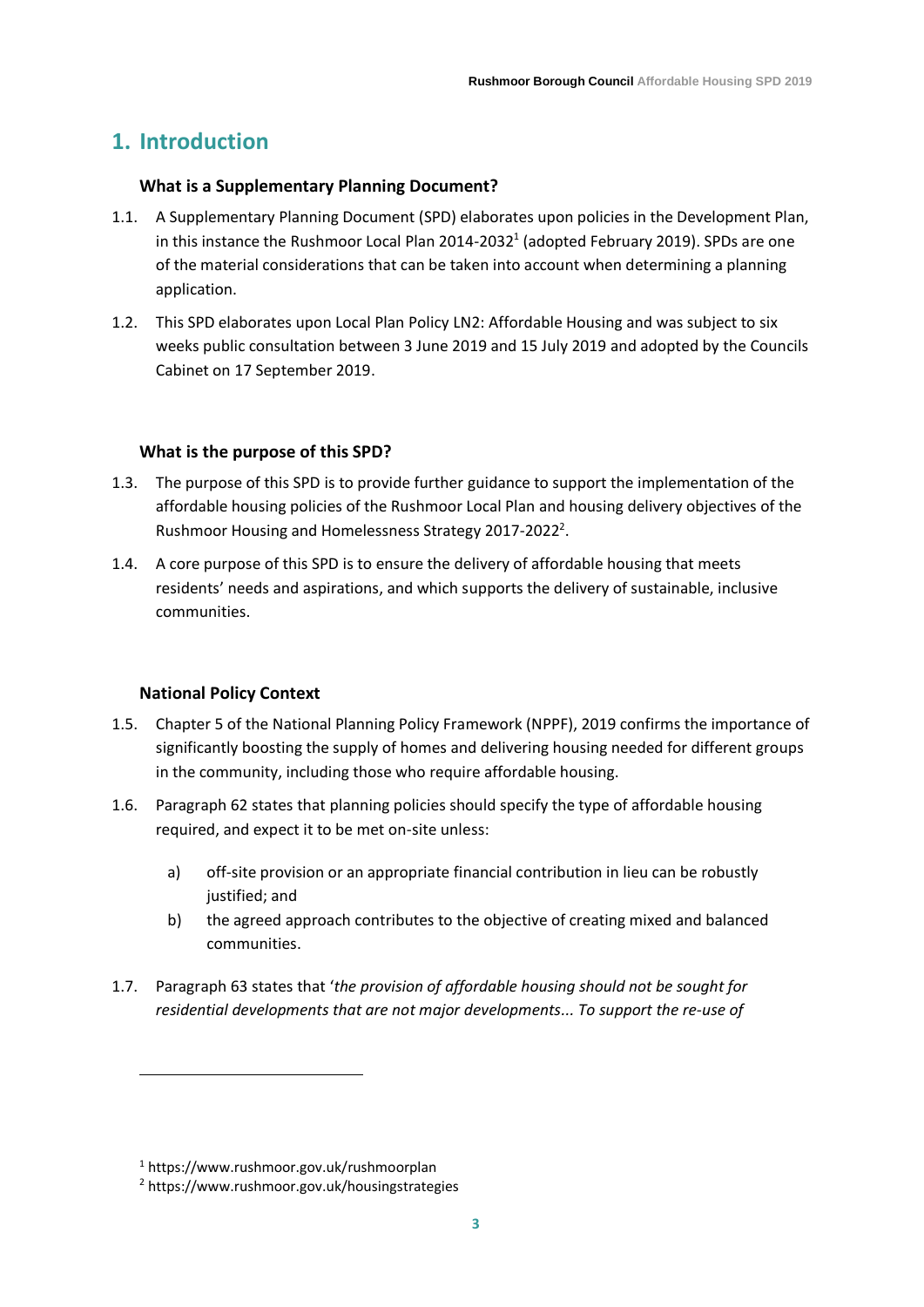*brownfield land, where vacant buildings are being reused or redeveloped, any affordable housing contribution due should be reduced by a proportionate amount'*.

1.8. The national planning policy definition of affordable housing is included in the Glossary of the NPPF which is repeated in the Glossary of this document. However, an extract of the definition is provided below:

*Housing for sale or rent, for those whose needs are not met by the market (including housing that provides a subsidised route to home ownership and/or is for essential local workers); and which complies with one or more of the following definitions:*

- *a) Affordable housing for rent*
- *b) Starter homes*
- *c) Discounted market sales housing*
- *d) Other affordable routes to home ownership*

# <span id="page-3-0"></span>**Local Policy Context**

- 1.9. To support the provision of the overall level of housing required, and the mix of housing types and tenures, the Council jointly commissioned a Strategic [Housing Market Assessment](https://www.rushmoor.gov.uk/shlaa)   $(SHMA)<sup>3</sup>$  $(SHMA)<sup>3</sup>$  with Hart and Surrey Heath councils. The SHMA (2016) identifies a need in Rushmoor for 160 affordable subsidised rented homes per annum (social or affordable rent). In addition, there is a need for 220 intermediate (subsidised home ownership) homes a year.
- 1.10. The SHMA and Local Plan Viability Evidence have informed the Local Plan Affordable Housing Policy (LN2) detailed below:

# *Policy LN2 - Affordable Housing*

*The delivery of affordable housing will be supported by requiring developments, subject to site viability, to provide:*

*a) On sites of 11 or more dwellings, a minimum of 30% of dwellings as affordable homes;*

*b) On sites within Aldershot and Farnborough town centres of 11 or more dwellings, a minimum of 20% of dwellings as affordable homes;*

*c) A site appropriate mix of dwelling sizes designed to meet local needs, as set out in the SHMA (2016) or any subsequent update;*

<sup>3</sup> https://www.rushmoor.gov.uk/shlaa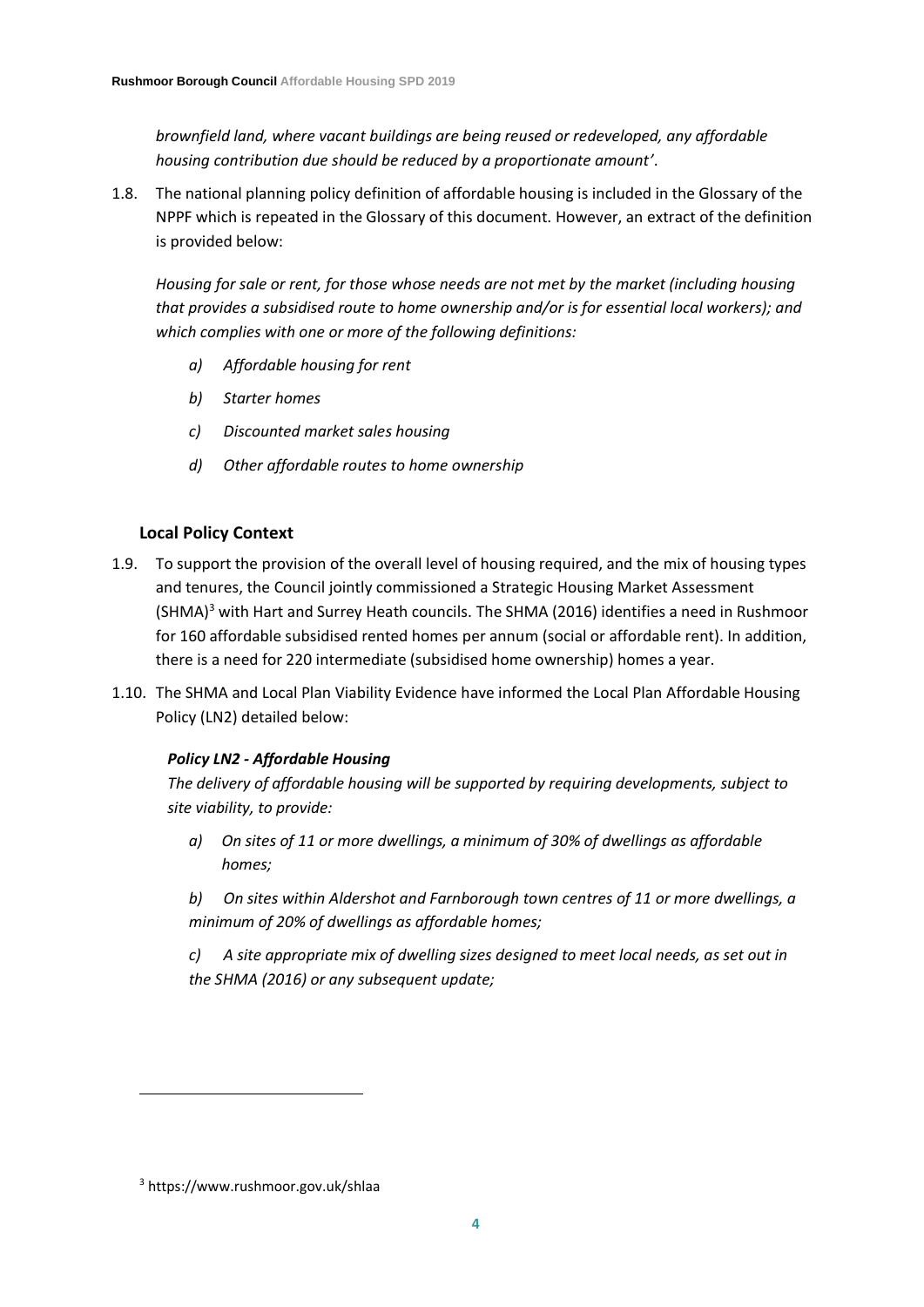*d) Predominantly subsidised rented affordable housing, in order to best meet local needs as set out in the SHMA (2016) and any subsequent update, with a smaller proportion of intermediate affordable housing, to help create mixed communities;*

*e) The integration of affordable housing with market housing, unless the development is 100% affordable housing;*

*f) On sites of 15 or more dwellings, on-site provision of affordable housing, unless there are exceptional circumstances, in which case a commuted sum of equivalent value will be required;*

- *g) On sites of 11 to 14 dwellings, either on-site provision of affordable housing or a commuted sum of equivalent value; and*
- *h) Subject to site suitability, affordable dwellings to be built to accessible and adaptable standards to meet the requirements of Building Regulations M4(2) and, where evidenced by local need, a proportion of affordable dwellings to be built as wheelchair user dwellings to meet the requirements of Building Regulations M4(3).*
- 1.11. On site affordable housing provision in accordance with Local Plan Policy LN2 will be secured by a Planning Obligation (Section 106 Legal Agreement) unless the developer can demonstrate that the development would be made unviable as a result of the policy requirements or the developer has difficulty procuring a Registered Provider (see paragraphs 2.15-2.17 for further information).
- 1.12. Th[e Rushmoor Housing and Homelessness Strategy 2017-2022](https://www.rushmoor.gov.uk/housingstrategies) 4 (2017) aims to ensure that Rushmoor's residents have access to good-quality homes that are affordable and appropriate to their needs. It identifies the need for housing for different groups and includes actions in relation to the delivery of specialist housing. These groups include those leaving the Army and their families, who have priority status for home ownership schemes and 'local connection' status with any local authority to which they present as homeless, and the Nepali community, many of whom are former Gurkhas and their families who have settled in the Borough. The Council works in partnership with providers to meet the specialist needs of disabled veterans and the older population through the Housing and Homelessness Strategy and to address issues of access to housing.

# <span id="page-4-0"></span>**When does this guidance apply?**

1.13. This guidance applies to all schemes in the Borough that generate a need to provide affordable housing in accordance with Rushmoor Local Plan Policy LN2 – Affordable Housing.

<sup>4</sup> Housing and Homelessness Strategy<https://www.rushmoor.gov.uk/housingstrategies>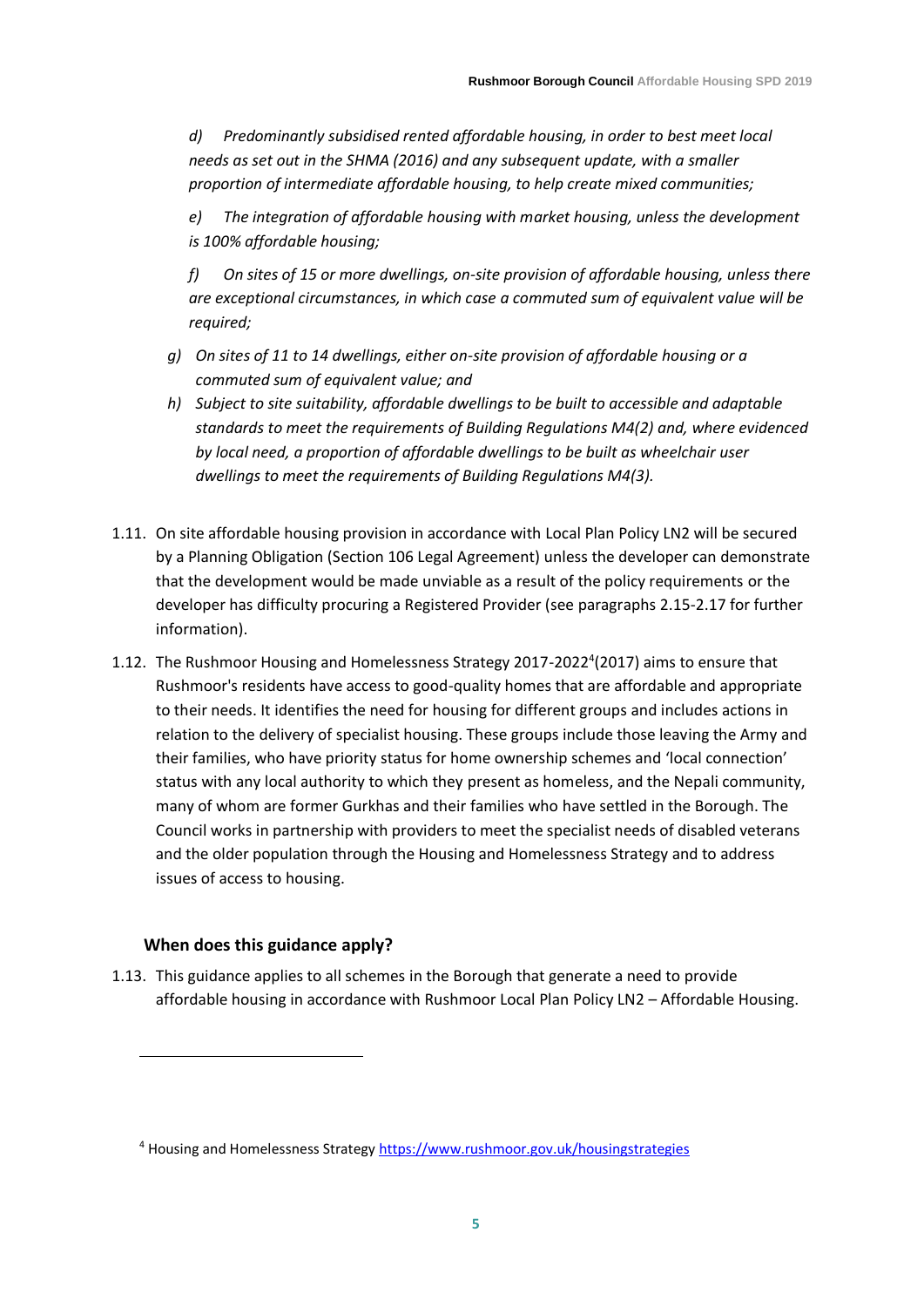# <span id="page-5-0"></span>**Early Engagement**

- 1.14. We recommend that development proposals be discussed with the Council's Housing Strategy and Enabling Team before a planning application is submitted to identify and resolve any issues at an early stage. The Housing Strategy and Enabling Team can advise on the tenure mix and design of policy compliant schemes, which meet housing need, as well as capital funding available to support scheme viability. There is no charge for this advice.
- 1.15. In addition, the Council's Development Management Team can provide pre-application planning advice; this is a fee charging service. Further information on pre-application can be found here: <https://www.rushmoor.gov.uk/article/3433/Pre-application-advice>

# <span id="page-5-1"></span>**2. Affordable Housing: On Site Provision**

# <span id="page-5-2"></span>**Mix of affordable units**

- 2.1. The Local Plan is based on evidence contained in the Hart, Rushmoor and Surrey Heath Strategic Housing Market Assessment (SHMA) 2014-2032. Affordable housing should secure 70% for subsidised rent (social rent or affordable rent models) and 30% for intermediate housing (low cost home ownership). As private market rents are high in Rushmoor compared to local incomes, social rents should be offered wherever possible to support low-income households who live and work in the Borough.
- 2.2. The Local Plan identifies the following house size mix to enable the Council to meet affordable housing need in the longer term:
	- One-bedroom: 30%
	- Two-bedrooms: 30-40%
	- Three or more bedrooms: Around 30%, with 10% sought as 4 bedrooms.
- 2.3. To best meet housing needs, the two-bed requirement should provide a mix of houses and flats. To offer maximum flexibility, two-bed homes should be able to accommodate occupation by four people.
- 2.4. The Council recognises that the full house type mix may not be appropriate on all sites, however, the Council's objective is to secure policy compliant development wherever possible. The developer must evidence where this is not appropriate and consult with the Housing Strategy and Enabling Team before submitting a planning application.
- 2.5. The Local Plan and its supporting evidence base identify that greatest need for affordable homes in the Borough is for social rented properties. Therefore, the starting point for a developer is to assume that tenure mix requirements will be 70% for subsidised rent and 30% for intermediate products (e.g. shared ownership). The National Planning Policy Framework (2019) states that where major development involving the provision of housing is proposed, decisions should expect at least 10% of the homes to be available for affordable home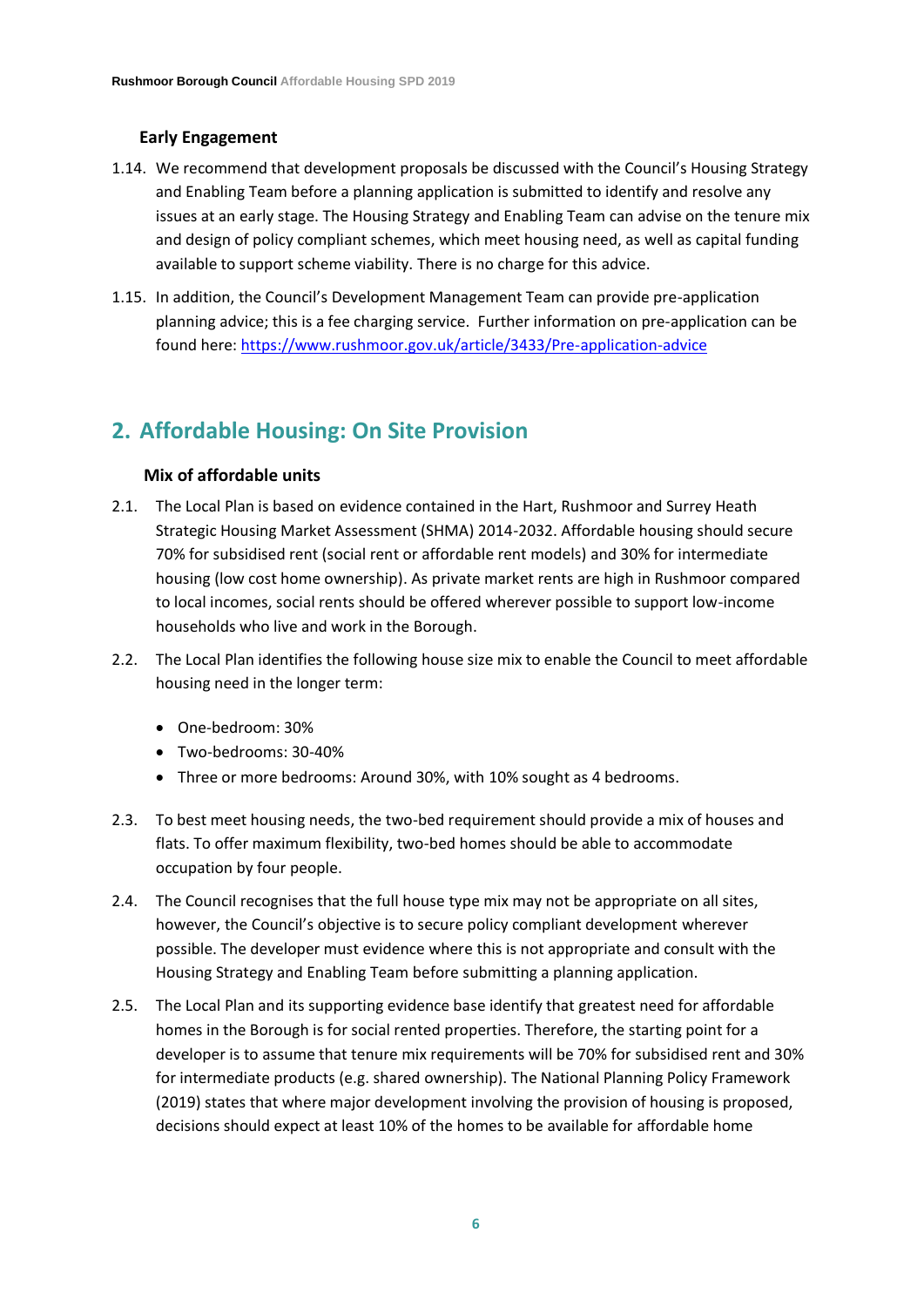ownership<sup>5</sup> as part of the overall affordable housing contribution from the site, unless this would significantly prejudice the ability to meet the identified affordable housing needs of specific groups or where the development is a type that is exempt<sup>6</sup>. However, the exact affordable mix will be dependent upon site-specific circumstances (e.g. site size and location), local needs and viability. All affordable tenures must meet the definitions set out in Annex 2 of the National Planning Policy Framework (repeated in the Glossary of this document).

#### <span id="page-6-0"></span>**Affordability of rented units**

- 2.6. Affordable homes must be genuinely affordable to those whose incomes do not allow them to rent or buy a home that is suitable for their needs on the open market. Importantly affordable and social rented homes in the Borough must be affordable to the households in the Rushmoor Housing Allocation Pool (those residents who the Council nominates to rented homes). Local income data informs the Council's approach to rent setting.
- 2.7. The measure of affordability that developers should consider when appraising schemes is that rents should not exceed 30% of lower quartile gross household incomes.
- 2.8. Income data can be accessed at [www.ons.gov.uk.](http://www.ons.gov.uk/) In addition, income data for those waiting for affordable housing in Rushmoor is available on request from the Housing Strategy and Enabling Team.
- 2.9. The Council's preference is for social rent, wherever possible, Homes England capital grant is available to subsidise the delivery of social rent in Rushmoor (see Section 4 for more details). Social rented units delivered in Rushmoor should be calculated using the National Guidance on Rents available a[t www.gov.uk/government/publications/guidance-on-rents-for-social](http://www.gov.uk/government/publications/guidance-on-rents-for-social-housing)[housing](http://www.gov.uk/government/publications/guidance-on-rents-for-social-housing)
- 2.10. Where Affordable Rents are used the Councils preferred rent-setting framework is:
	- One-, two- and three-bed properties: 70% of the open market rent or the Local Housing Allowance, whichever is the lower;
	- Four- and five-bedroom properties: 65% of open market rent or the Local Housing Allowance, whichever is the lower;
	- A rent cap in the region of £250 per week for a four-bed property;
	- Other such rents as agreed with the Council.
- 2.11. Local Housing Allowance rates are available at: <https://www.rushmoor.gov.uk/article/3079/Local-Housing-Allowance-LHA-for-private-tenants>

<span id="page-6-1"></span> $5$  Affordable home ownership includes starter homes, discounted market sale housing, and other affordable routes to home ownership (including shared ownership and shared equity), as set out in Annex 2 of the NPPF.

<sup>6</sup> NPPF (February 2019), Paragraph 64 provides further detail on the exemptions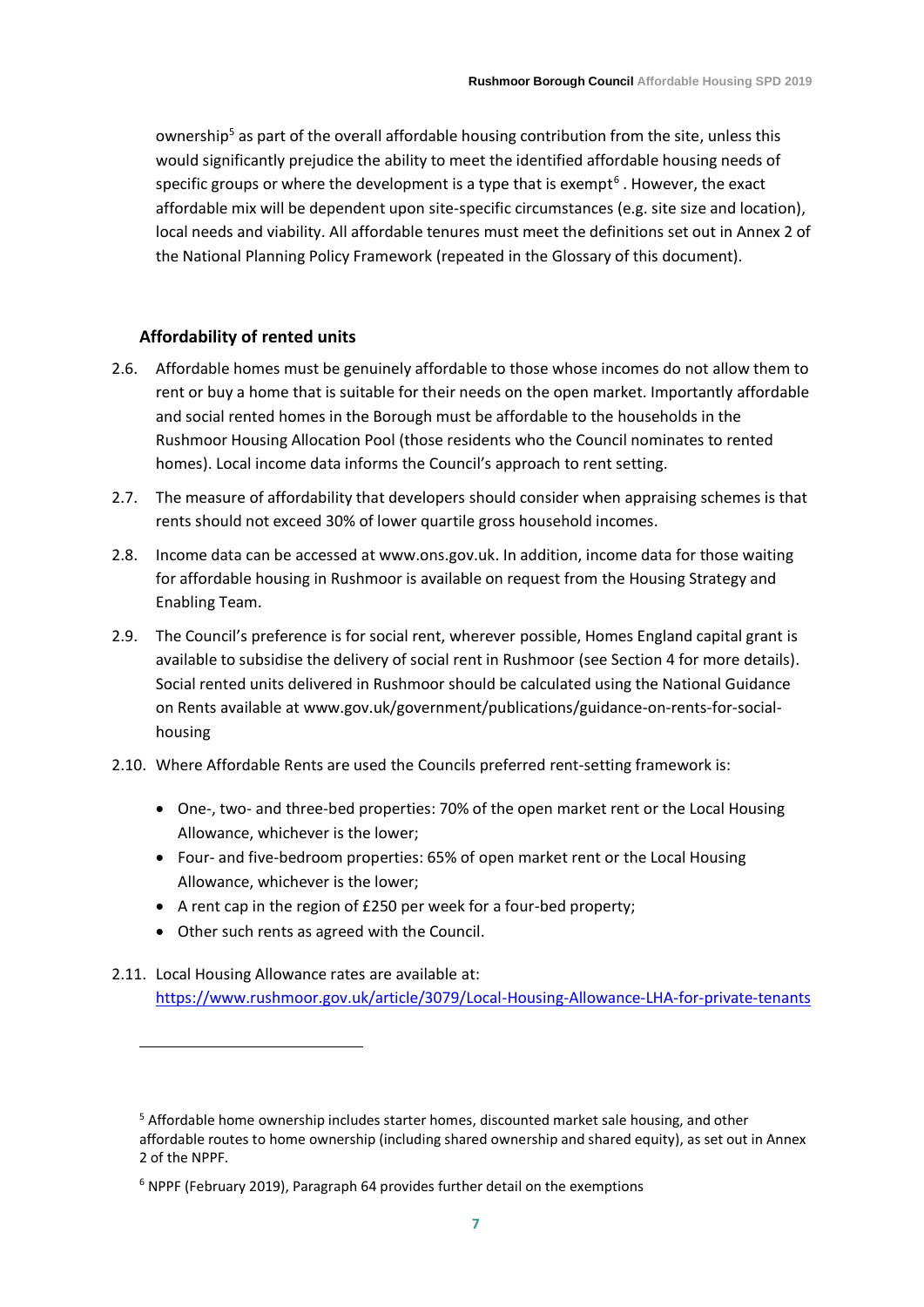# **Procuring a Registered Provider**

- 2.12. Registered Providers own and / or manage the affordable housing stock (social rent and shared ownership) in the Borough. Therefore, early engagement with Registered Providers (RPs) that operate in the Borough is actively encouraged as this will potentially reduce design related issues with the dwellings, but also in the longer-term early engagement of an RP could result in reduced management costs to future residents. The Council's Housing Strategy and Enabling Team maintain a list of RP partners that are active in the Borough, which can be provided upon request.
- 2.13. Once a Registered Provider has been secured for a development, the Council will enter into a nomination agreement with them. This is a contract, which allows the Council to nominate those in housing need to affordable homes as they become available.
- 2.14. It is important to note that Registered Providers let their properties in accordance with their own tenancy policies. However, the Borough Council encourages RPs to take account of the [Council's Tenancy Strategy](http://www.rushmoor.gov.uk/housingstrategies)<sup>7</sup> when setting their policies.

# <span id="page-7-0"></span>**Difficulty Procuring a Registered Provider**

- 2.15. The Council recognise that for some development, particularly on smaller sites, a situation may arise where the developer is unable to fulfil the affordable housing obligations as, despite all reasonable efforts, no Registered Provider (RP) is willing to procure the affordable dwellings. This may be due to a number of factors, such as the tenure proposed does not fit the RPs business model or the financial offer submitted by the RP may not cover the developers reasonable build costs.
- 2.16. In these circumstances and where provision has been made within the Section 106 legal agreement the developer may apply to the Council to commute onsite provision of affordable housing to a financial sum. The Council will need to be satisfied that the developer has made all reasonable efforts to dispose of the affordable housing to an RP and they will be required to evidence details of any offers received from RPs or correspondence with RPs. This may also include financial information on the sum the developer is seeking for the affordable dwellings to ensure that cost is not the overriding factor in the failure to procure an RP.
- 2.17. If the Council agrees, the affordable housing obligations may be commuted to a financial payment to fund off site provision (see below). However, it is important to note that the Councils priority remains the provision of affordable housing on the application site and this cascade to a financial sum is the last resort. Before considering requests, the Council will first explore with the developer whether amended affordable housing scheme, including changes to the number, type, tenure and location within the site, will make on site provision possible.

<span id="page-7-1"></span><sup>&</sup>lt;sup>7</sup> [www.rushmoor.gov.uk/housingstrategies](http://www.rushmoor.gov.uk/housingstrategies)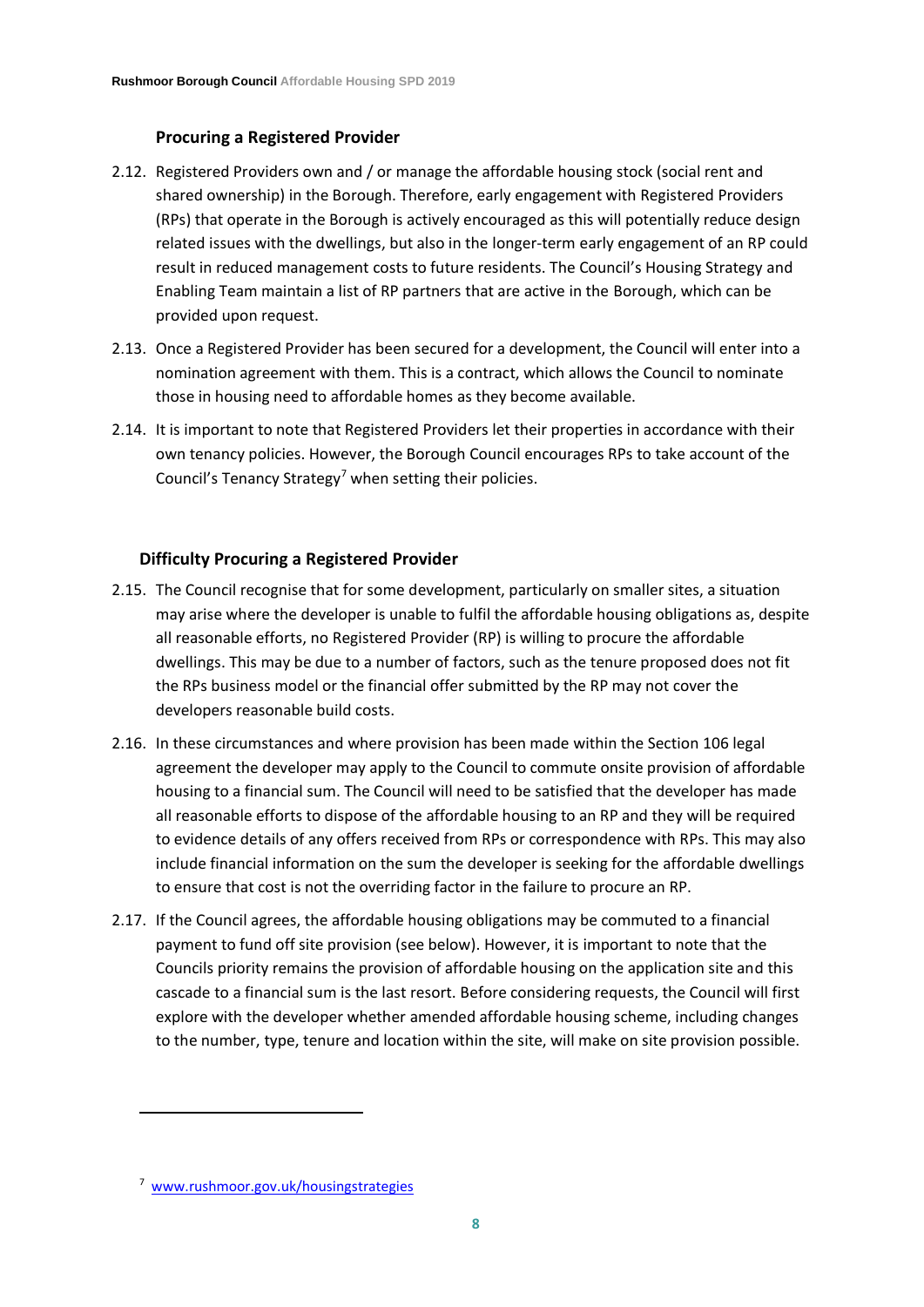#### **Accessible and Adaptable Homes**

- 2.18. Rushmoor Local Plan Policy LN2 (criteria h) requires affordable housing to be accessible and adaptable standards to meet the requirements of the Building Regulations M4(2), unless the site is unsuitable. This is to support the ageing population and the specific needs of people with mobility problems.
- 2.19. In addition, where evidenced by local need, a proportion of affordable dwellings should be built as wheelchair-user homes to meet the requirements of Building Regulations M4(3). The Housing Strategy and Enabling Team can advise on the level of need.
- 2.20. Standards for accessible and adaptable homes are contained within Building Regulations Approved Document M: Volume 1 (2015). This is available online at: [https://www.gov.uk/government/publications/access-to-and-use-of-buildings-approved](https://www.gov.uk/government/publications/access-to-and-use-of-buildings-approved-document-m)[document-m](https://www.gov.uk/government/publications/access-to-and-use-of-buildings-approved-document-m)

#### <span id="page-8-0"></span>**Internal Space Standards**

2.21. To achieve a satisfactory living environment, homes should meet the internal space standards set out Local Plan Policy DE2 – Residential Internal Space Standards. These standards reflect the nationally described space standard, which was published by the government in 2015.

#### <span id="page-8-1"></span>**Residential Amenity Space Standards**

- 2.22. Access to outside green space is important to people's health and well-being, particularly children. To achieve a satisfactory living environment, homes should meet the standards set out Local Plan Policy DE3 – Residential Amenity Standards.
- 2.23. Amenity space can be in the form of private or communal gardens, balconies, and/or roof terraces. The minimum requirements for private outdoor space are:
	- Flatted development: a balcony of a 5 sq m which is accessible from the main habitable room
	- 1 or 2 bed houses: 15 sq m garden
	- Residential units of Two bedrooms or more: 30 sq m garden space
- 2.24. For flatted developments, if it is not possible to provide external balconies, Juliet balconies with compensating internal space in the living area may be acceptable. Ideally, balconies should have enclosures that are safe, offer some degree of privacy, and be robust enough to take clothes-drying equipment and furniture.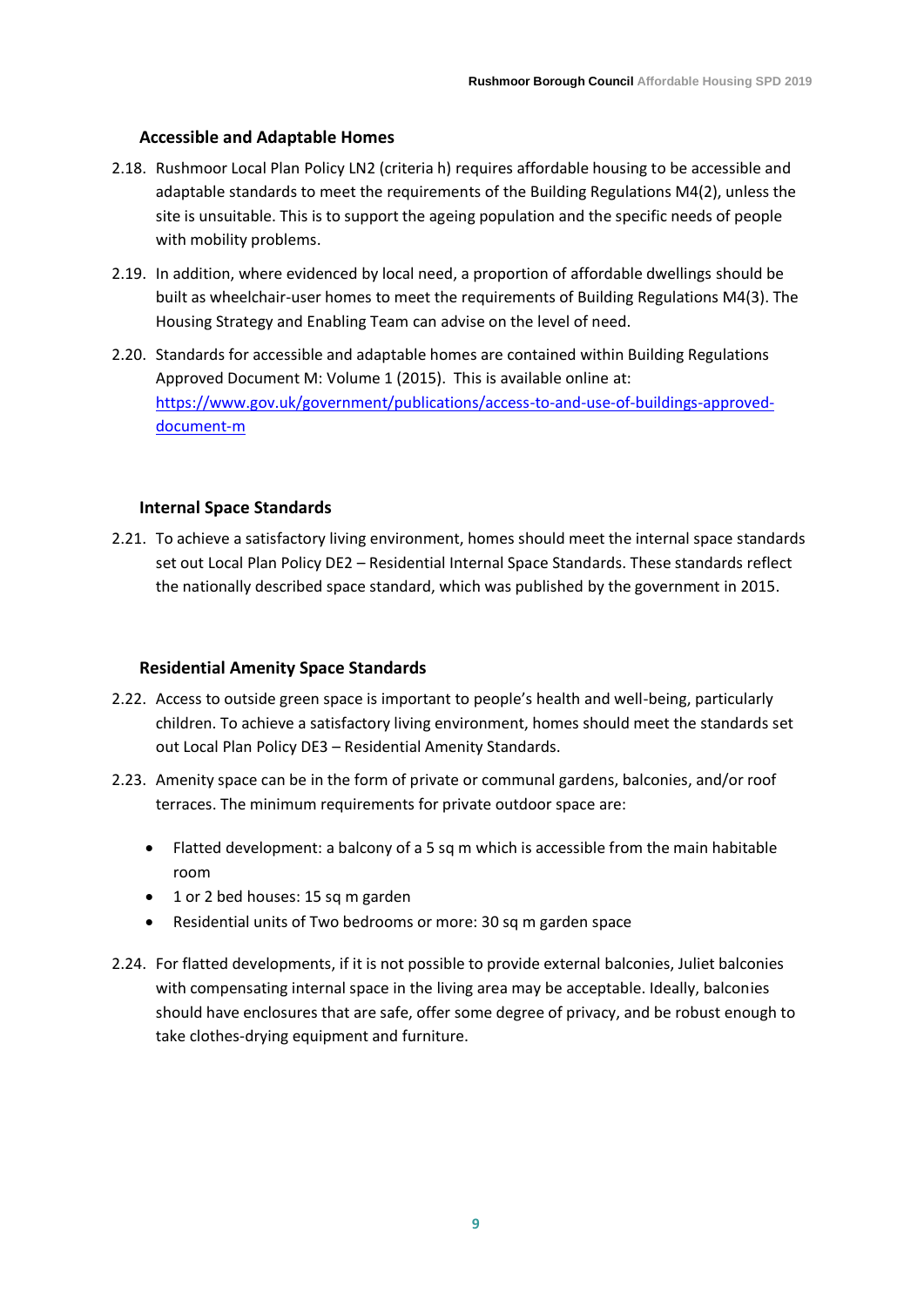# <span id="page-9-0"></span>**Other Design considerations**

- 2.25. Housing design must be genuinely tenure blind, therefore affordable and market dwellings must be completely indistinguishable across the different tenures. It is preferable if affordable units are dispersed throughout the development.
- 2.26. The Council has analysed the outcome of new-build affordable housing schemes in the borough, and it is our view that consideration of the issues set below can reduce housing management issues in completed properties. The council therefore requires:
	- Circulation space near the entrance to allow space to accommodate outside items, such as prams, umbrellas, coats and shoes.
	- Direct entry from the outside into a living room should be avoided.
	- Clear circulation space provided in bathrooms, that meet (or preferably exceed) the standards set in Optional technical Standard M4(2) of building regulations. This will allow properties to be used by a wide range of occupiers, including those with mobility problems.
	- In larger homes, careful thought should be given when designing open-plan living and dining and kitchen areas, taking into account the number of potential occupiers and the need for some quiet space.
	- All rooms, except internal bathrooms, should have natural light.
	- Double and twin bedrooms must be capable of being used interchangeably to reflect the occupancy rates expected of affordable housing. A minimum width of 2.75 metres allows this to be achieved.
	- Layouts should be planned so that the effect of noise from adjoining properties is minimised in sound-sensitive rooms (for example, bedrooms).
- 2.27. In addition, lack of internal and external storage space is frequently identified as an issue in new dwellings. The provision of internal built-in storage space in excess of the nationally described space standard will therefore always be welcomed.
- 2.28. Good design can incorporate bin storage into a scheme so that bins are easily accessed from the home but do not harm the appearance of the development. Arrangements that require rubbish to be taken through the home should be avoided. Consideration should be given to the size of the bin stores and how bins will be collected. Further information is available online at: [www.rushmoor.gov.uk/article/3434/Rubbish-and-recycling-bins-at-new-or-converted](http://www.rushmoor.gov.uk/article/3434/Rubbish-and-recycling-bins-at-new-or-converted-properties)[properties](http://www.rushmoor.gov.uk/article/3434/Rubbish-and-recycling-bins-at-new-or-converted-properties)

# **High-density developments (flats)**

2.29. Although high density usually results in the development of flats, concentrations of similar housing types should be avoided, and developers should aim to provide a mix of housing types wherever possible, although it is acknowledged that site specific factors (such as location) will influence the type and density of residential units provided.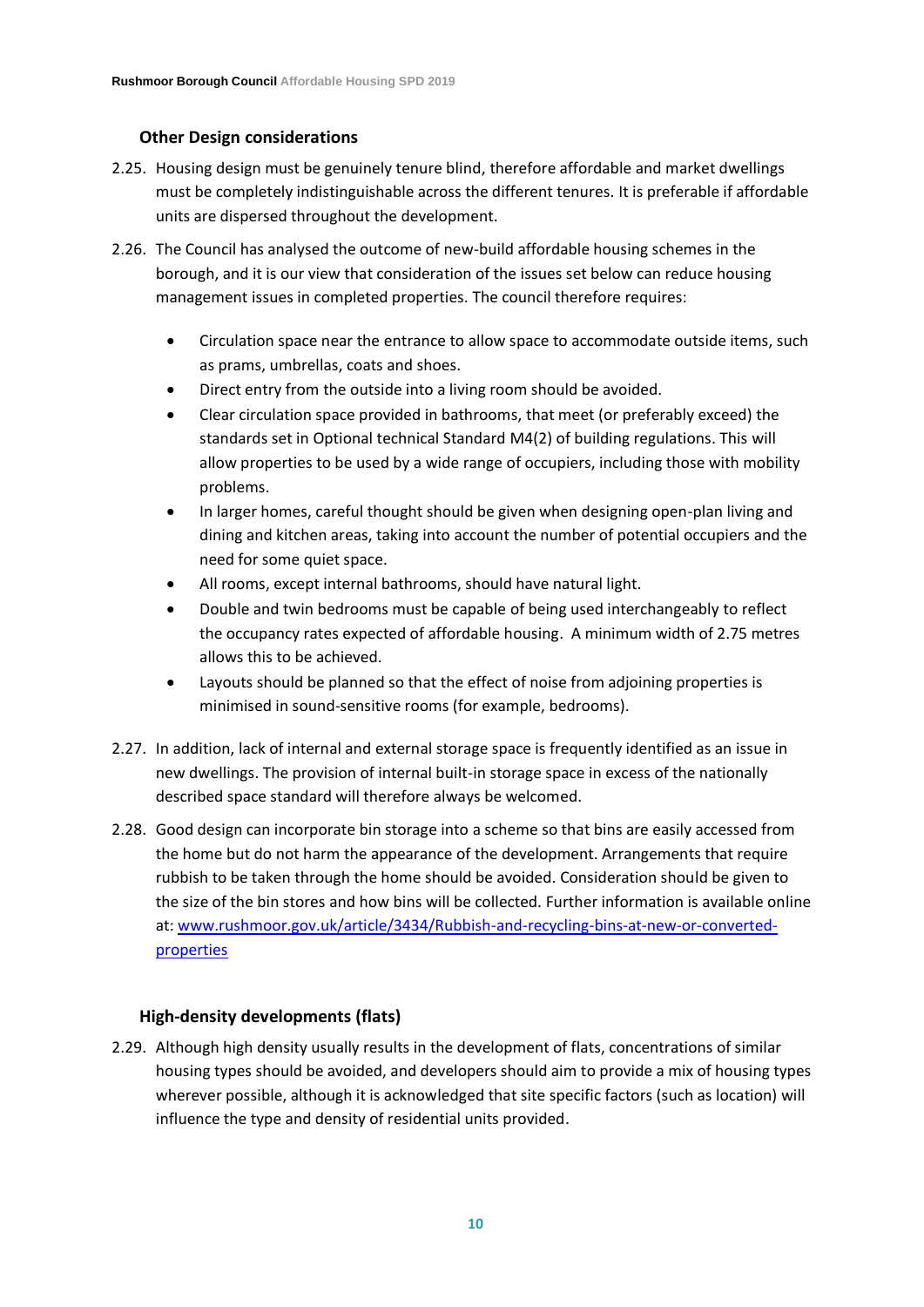<span id="page-10-0"></span>2.30. To enable the effective management of residential buildings containing flats, the number of units served by a single entrance should be limited. The Council and its partners have found that no more than 12 units served by a single entrance point works well.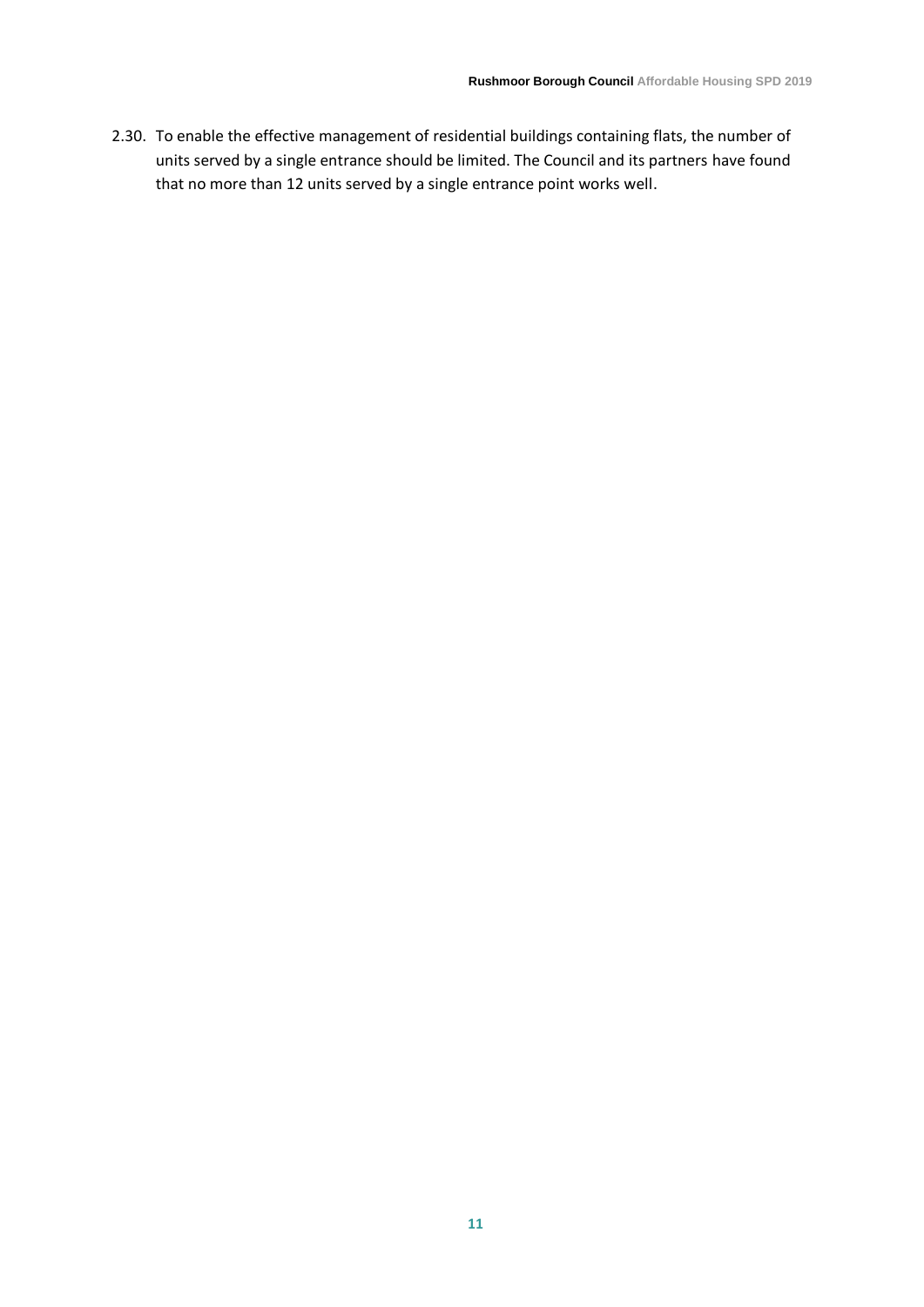# **3. Affordable Housing Off Site Provision (Commuted Sums)**

- 3.1. Local Plan Policy LN2 enables the use of commuted sums (a financial contribution) towards off site affordable housing provision for schemes of between 11 and 14 dwellings or schemes greater than 15 units in exceptional circumstances.
- 3.2. The Council's preference is to deliver affordable housing units on-site. As noted above, in exceptional circumstances, the Council may agree that the local housing need can best be met by a financial contribution for off-site provision.
- 3.3. The financial contribution will be calculated using the following formula:

*Gross Development Value (with 100% market housing) – Gross Development Value (with 30% affordable housing)*

In Aldershot and Farnborough Town Centres, the financial contribution will be calculated as follows:

*Gross Development Value (with 100% market housing) – Gross Development Value (with 20% affordable housing)*

**Note:** that the calculation of Gross Development Value with affordable housing should be based on 70% subsidised rented and 30% intermediate tenure.

- 3.4. It is important to note that the developer will be asked to provide financial appraisals to support the inputs / assumptions for determining the financial contribution. The Council will submit this appraisal for an independent financial assessment, with the costs borne by the developer. All commuted sum funding received is ring-fenced for affordable housing delivery.
- 3.5. A worked example of how to calculate commuted sums is shown below for a 160 unit residential scheme in a part of the Borough where the 30% affordable housing requirement applies is set out overleaf: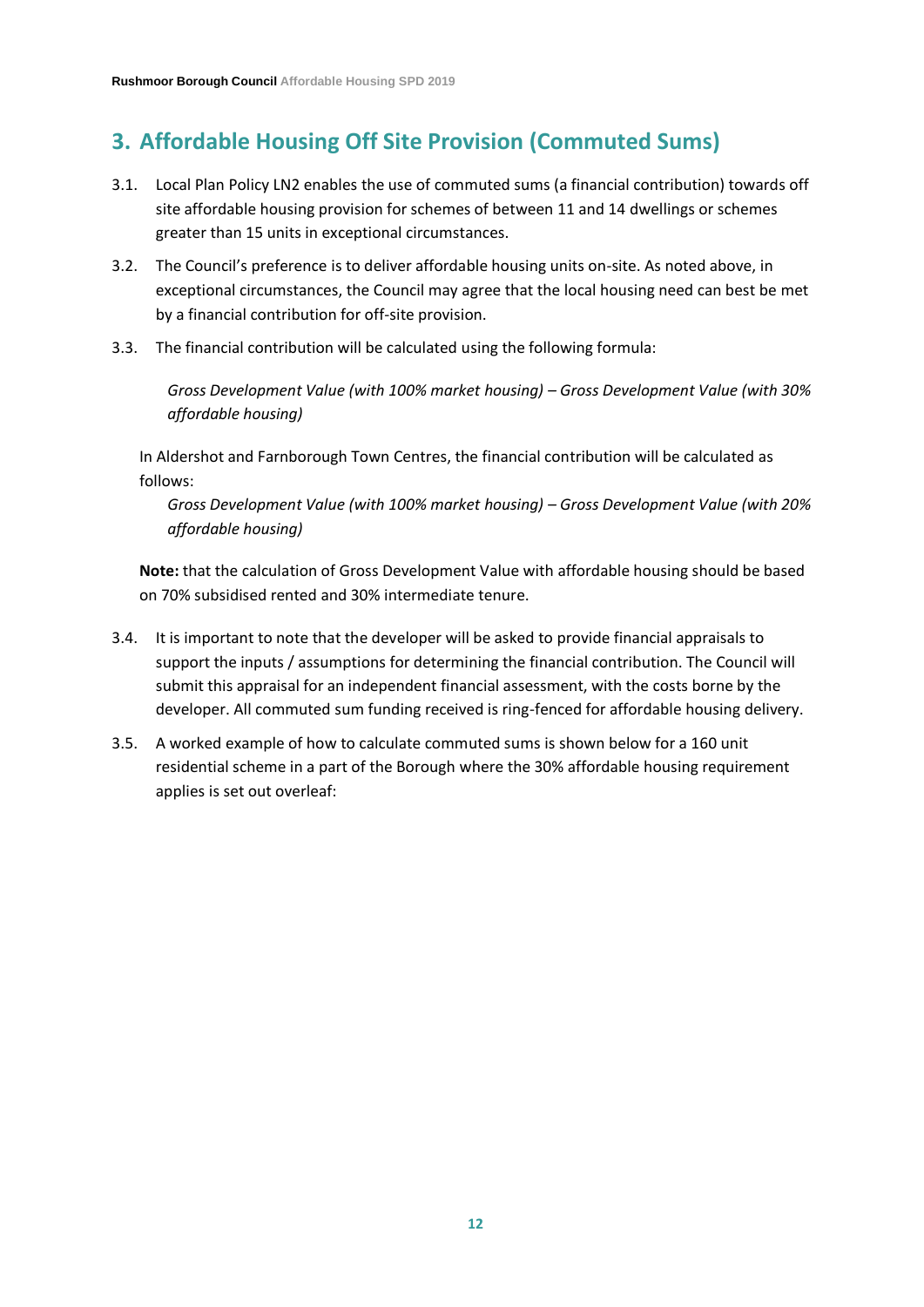**Step 1 -** Calculate Gross Development Value of the scheme with 100% market housing as shown below:

| <b>Dwelling</b><br><b>Type</b> | Number of<br>units | <b>Open Market Value</b><br><b>Per Unit</b> | <b>GDV per dwelling</b><br>unit type |
|--------------------------------|--------------------|---------------------------------------------|--------------------------------------|
| 1 Bedroom                      | 38                 | £230,000                                    | £8,740,000                           |
| 2 Bedroom                      | 42                 | £300,000                                    | £12,600,000                          |
| 3 Bedroom                      | 80                 | £400,000                                    | £32,000,000                          |
|                                |                    | Total:                                      | £53,340,000                          |

**Step 2** – Calculate the number of affordable units by dwelling type required by Local Plan Policy DE2 with a split of 70% Subsidised Rent and 30% Intermediate.

| <b>Dwelling</b><br><b>Type</b> | <b>Total Number</b><br>of units | <b>Total Number of</b><br><b>Affordable units (30%)</b> | <b>Subsidised</b><br>Rent units | <b>Intermediate</b><br>units |
|--------------------------------|---------------------------------|---------------------------------------------------------|---------------------------------|------------------------------|
| 1 Bedroom                      | 38                              | 11                                                      |                                 |                              |
| 2 Bedroom                      | 42                              | 13                                                      |                                 |                              |
| 3 Bedroom                      | 80                              | 24                                                      | 17                              |                              |
|                                | 160                             | 48                                                      | 34                              | 14                           |

**Step 3** – Calculate the Development Value of the Affordable Housing units on the assumption that subsidised rented units are valued at 55%<sup>8</sup> of the Open Market Value (OMV) and Intermediate units are valued at 65%<sup>9</sup> of the OMV.

| <b>Dwelling</b><br><b>Type</b> | <b>Open Market</b><br>value | <b>Subsidised Rent Value</b><br>(55% OMV) | Intermediate value<br>(65% OMV) |
|--------------------------------|-----------------------------|-------------------------------------------|---------------------------------|
| 1 Bedroom                      | £230,000                    | £126,500                                  | £149,500                        |
| 2 Bedroom                      | £300,000                    | £165,000                                  | £195,000                        |
| 3 Bedroom                      | £400,000                    | £220,000                                  | £260,000                        |

<sup>8</sup> To reflect the typical discount of 45% of the OMV that is secured for subsidised rented units

<sup>&</sup>lt;sup>9</sup> To reflect the typical discount of 35% of the OMV that is secured for intermediate units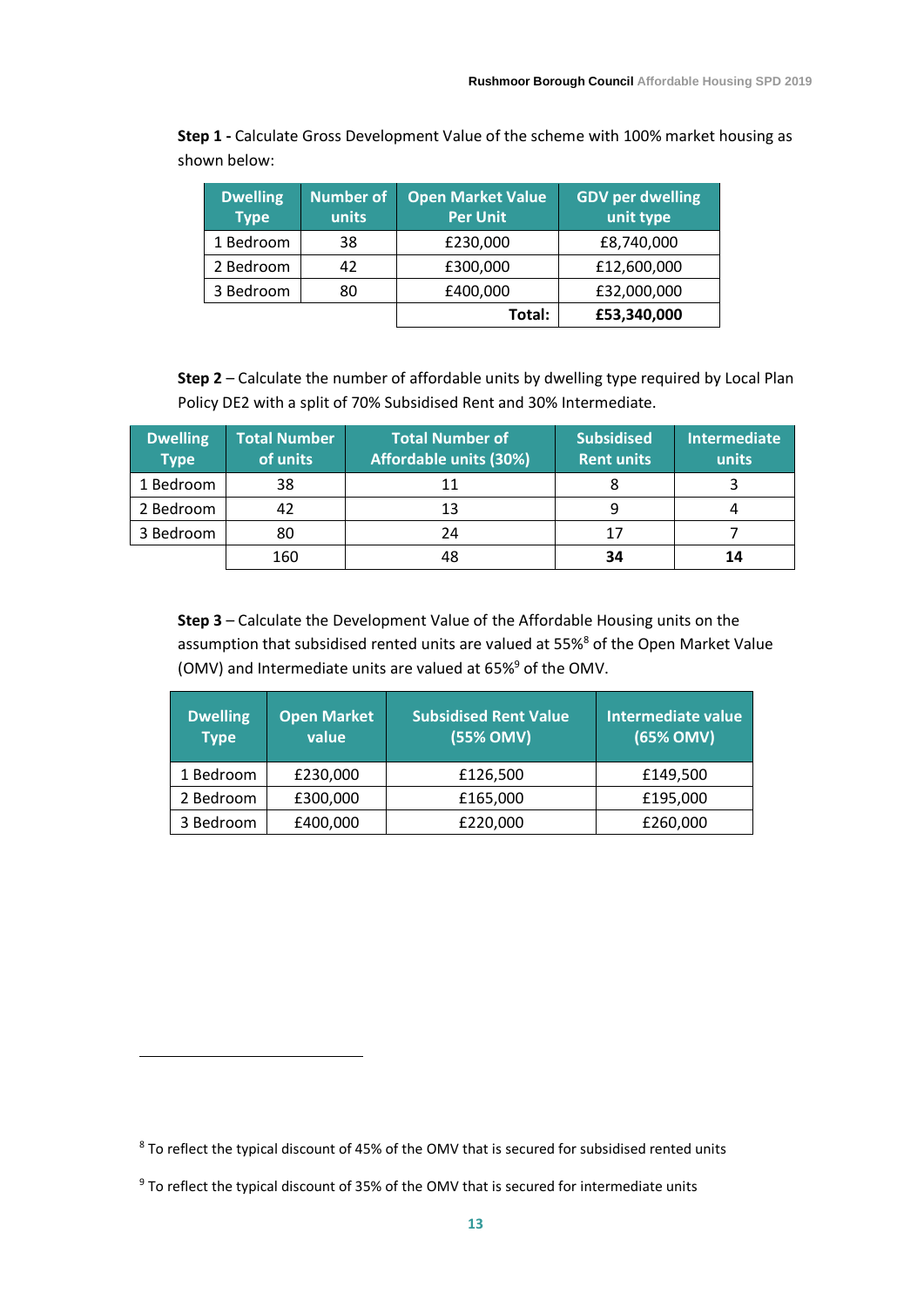**Step 4**: Calculate the Gross Development Value of a policy compliant scheme using the four steps below:

# **a) Market Homes (70%)**

| <b>Dwelling</b><br><b>Type</b> | <b>Market Units</b> | <b>Market Value</b> | <b>Total value</b> |
|--------------------------------|---------------------|---------------------|--------------------|
| 1 Bedroom                      | 27                  | £230,000            | £6,210,000         |
| 2 Bedroom                      | 29                  | £300,000            | £8,700,000         |
| 3 Bedroom                      | 56                  | £400,000            | £22,400,000        |
|                                |                     |                     | £37,310,000        |

# **b) Subsidised rented units**

| <b>Dwelling</b><br><b>Type</b> | <b>Number of</b><br>subsidised rent units | <b>Subsidised rent</b><br>units value | <b>Subsidised Rented</b><br>total value |
|--------------------------------|-------------------------------------------|---------------------------------------|-----------------------------------------|
| 1 Bedroom                      | 8                                         | £126,500                              | £1,012,000                              |
| 2 Bedroom                      | 9                                         | £165,000                              | £1,485,000                              |
| 3 Bedroom                      | 17                                        | £220,000                              | £3,740,000                              |
|                                |                                           |                                       | £6,237,000                              |

# **c) Intermediate units**

| <b>Dwelling</b><br><b>Type</b> | <b>Number of</b><br>intermediate units | <b>Intermediate rent</b><br>units value | <b>Intermediate total</b><br>value |
|--------------------------------|----------------------------------------|-----------------------------------------|------------------------------------|
| 1 Bedroom                      |                                        | £149,500                                | £448,500                           |
| 2 Bedroom                      |                                        | £195,000                                | £780,000                           |
| 3 Bedroom                      |                                        | £260,000                                | £1,820,000                         |
|                                |                                        |                                         | £3,048,500                         |

# <span id="page-13-0"></span>**d) GDV of policy compliant scheme (a+b+c) = £46,595,500** (£37,310,000+£6,237,000+£3,048,500)

# **Step 5** – Calculate Commuted sum

*Gross Development Value (with 100% market housing) – Gross Development Value (with 30% affordable housing)*

£53,340,000 (Step 1 output) *–* £46,595,500 (Step 4 output) = **commuted sum** *£6,744,500*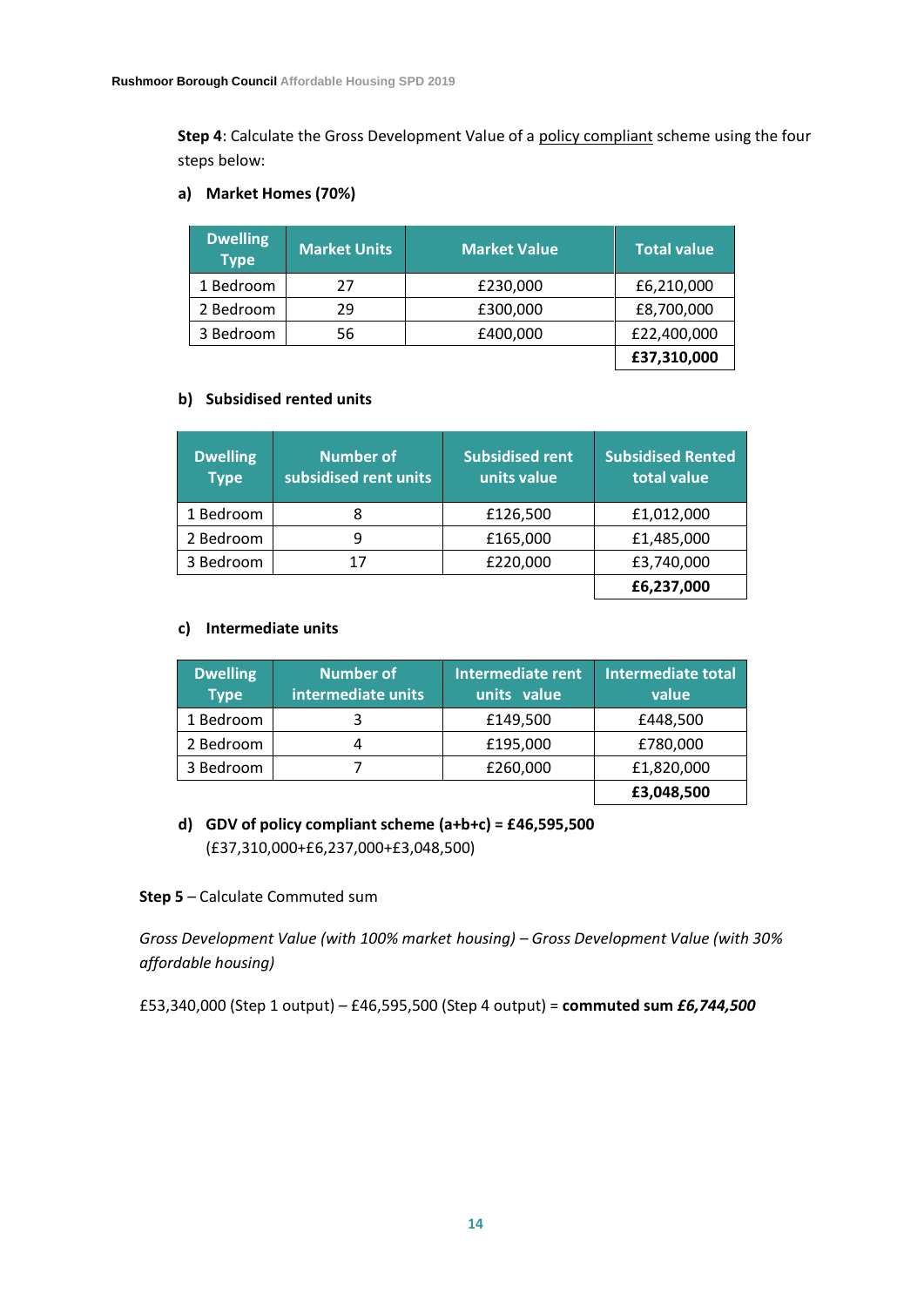# **4. Viability**

#### <span id="page-14-0"></span>**Viability Appraisals to justify a departure from Policy LN2**

- 4.1. The Local Plan is supported by Evidence base including the [Local Plan and Community](https://www.rushmoor.gov.uk/article/10136/Background-evidence-on-viability)  Infrastructure Levy Economic Viability Study  $(2017)^{10}$  that has considered the effect of the requirements in the Local Plan to ensure that the combined total impact of such requirements does not threaten the viability of the sites and scale of development identified in the development plan.
- 4.2. Where schemes do not meet the policy requirements for potential viability reasons (such as those set out in Policy LN2: Affordable Housing), the Council will require applicants to submit an open book viability assessment in line with [government guidance](https://www.gov.uk/guidance/viability) as part of the planning application submission. It is important to note that this information will be made available in the public domain. In such cases, the Council will commission an independent review of the viability assessment, the cost of which should be met by the applicant.
- 4.3. Where the viability case is supported by the independent review and the Council accepts that meeting the full affordable housing requirement makes the scheme unviable, flexible arrangements relating to the timing and level of planning obligations may be considered if the scheme would otherwise not be able to proceed.
- 4.4. A Financial Viability Assessment (FVA) is only current at the time it is prepared. Financial viability will vary over time with the changing economic and property markets. Therefore, the council will require viability review mechanisms through s106 agreements where policy requirements are not met in full at the time permission is granted.
- 4.5. On large sites that are expected to be built out over a period of time or in phases, viability may need to be re-assessed at different points (such as prior to the commencement of each phase). In order to ensure that appropriate affordable housing provision is secured in circumstances where there is a change in viability of a development scheme during its implementation, the associated Section 106 agreement will contain a requirement for reassessment at later stages in its construction. The Council would expect that all large developments including residential development would include at least an out turn retest 75% of the way through the development to compare actual costs and values with those assessed at the application stage and that if viability has improved, for additional affordable housing to be provided on site wherever possible, and an in lieu contribution to off site affordable housing otherwise.

<span id="page-14-1"></span><sup>10</sup> https://www.rushmoor.gov.uk/article/10136/Background-evidence-on-viability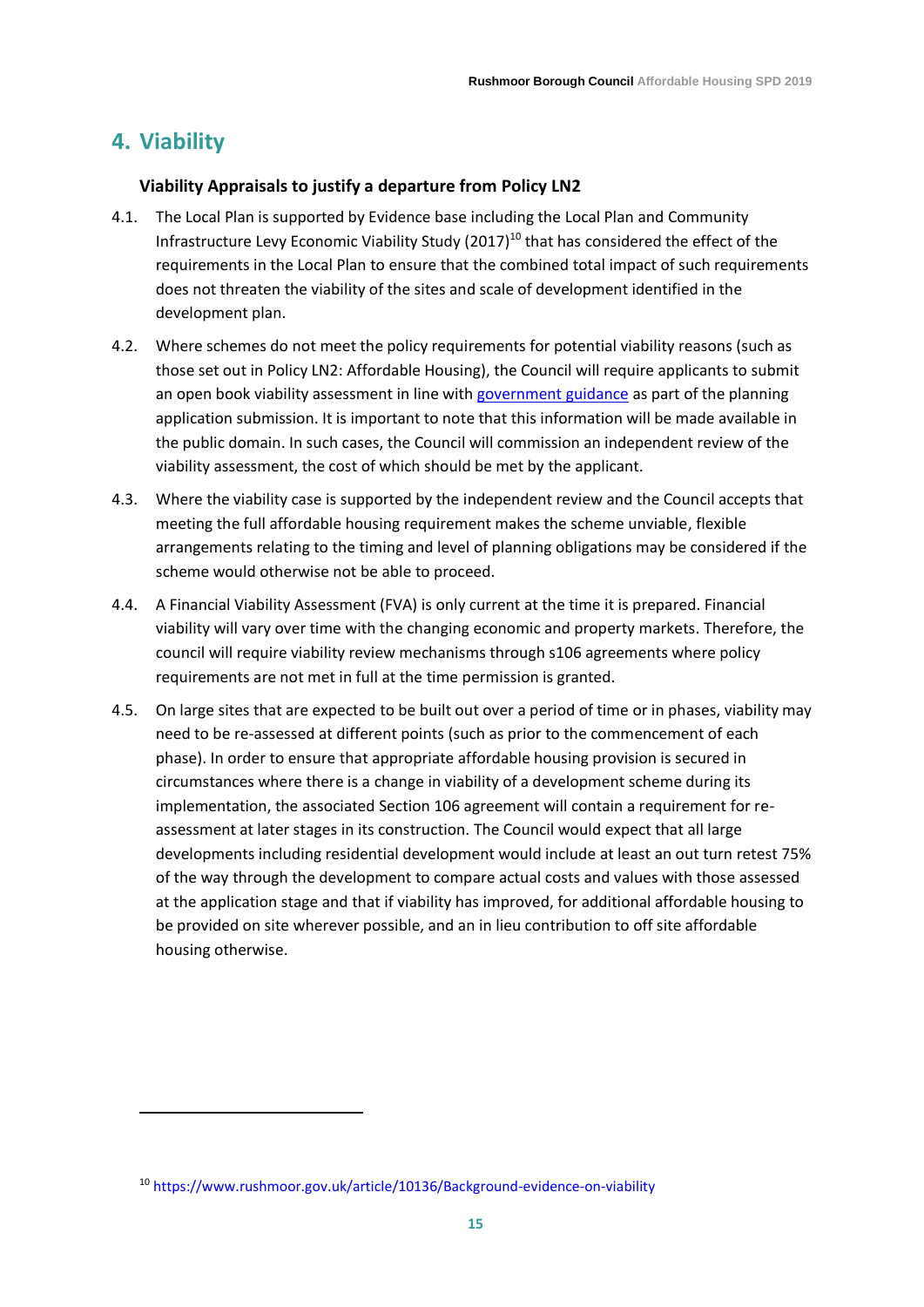# **Grant Funding**

- 4.6. The Council may be able to provide capital grant funding in support of affordable housing schemes. Affordable housing must therefore comply with the space standards; these standards also ensure development meets the grant conditions of Homes England. In addition, each scheme must also:
	- Meet the standards set out in this SPD;
	- Provide homes for rent that comply with the Council's rent-setting formula (see paragraph 2.10);
	- Provide the Council with nomination rights;
	- Provide an opportunity for chain lettings; and
	- In the case of shared ownership, offer additional units to the shared ownership requirement of an s106 agreement or offer a return to the Council in the form of a ground rent or a share in capital growth.
- 4.7. To assist with the pre-application process, the Council has an online pre-application checklist. This can be found at: [www.rushmoor.gov.uk/article/3433/pre-application-advice-for](http://www.rushmoor.gov.uk/article/3433/pre-application-advice-for-developers)[developers](http://www.rushmoor.gov.uk/article/3433/pre-application-advice-for-developers)

# <span id="page-15-0"></span>**Vacant Building Credit**

- 4.8. The National Planning Policy Framework (NPPF) (paragraph 63) provides an incentive for brownfield development on sites containing vacant buildings. [National Planning Practice](https://www.gov.uk/guidance/planning-obligations)  [Guidance](https://www.gov.uk/guidance/planning-obligations)<sup>11</sup> (NPPG) requires that where a vacant building is brought back into any lawful use, or is demolished to be replaced by a new building, the developer should be offered a financial credit equivalent to the existing gross floorspace of relevant vacant buildings when the local planning authority calculates any affordable housing contribution which will be sought. Affordable housing contributions may be required for any increase in floorspace.
- 4.9. The Local Plan acknowledges that the Vacant Building credit is intended to incentivise brownfield development on sites with empty or redundant buildings, and that if applicable a 'credit' should be then applied which is the equivalent of the gross floorspace of any relevant vacant buildings being brought back into use (converted) or demolished.
- 4.10. The Local Plan makes it clear that in considering Vacant Building Credit applications, the Council will have regard to the national policy, which is to incentivise brownfield redevelopment and not simply to reduce the affordable housing requirement of schemes that would have come forward anyway. Sites allocated for development within the Local Plan in Aldershot and Farnborough Town Centres may not be eligible for Vacant Building Credit, as the Affordable Housing requirements have already been reduced in these locations to reflect the higher costs associated with redeveloping brownfield land.

<sup>&</sup>lt;sup>11</sup> NPPG Paragraph: 021 Reference ID: 23b-021-20160519 [https://www.gov.uk/guidance/planning](https://www.gov.uk/guidance/planning-obligations)**[obligations](https://www.gov.uk/guidance/planning-obligations)**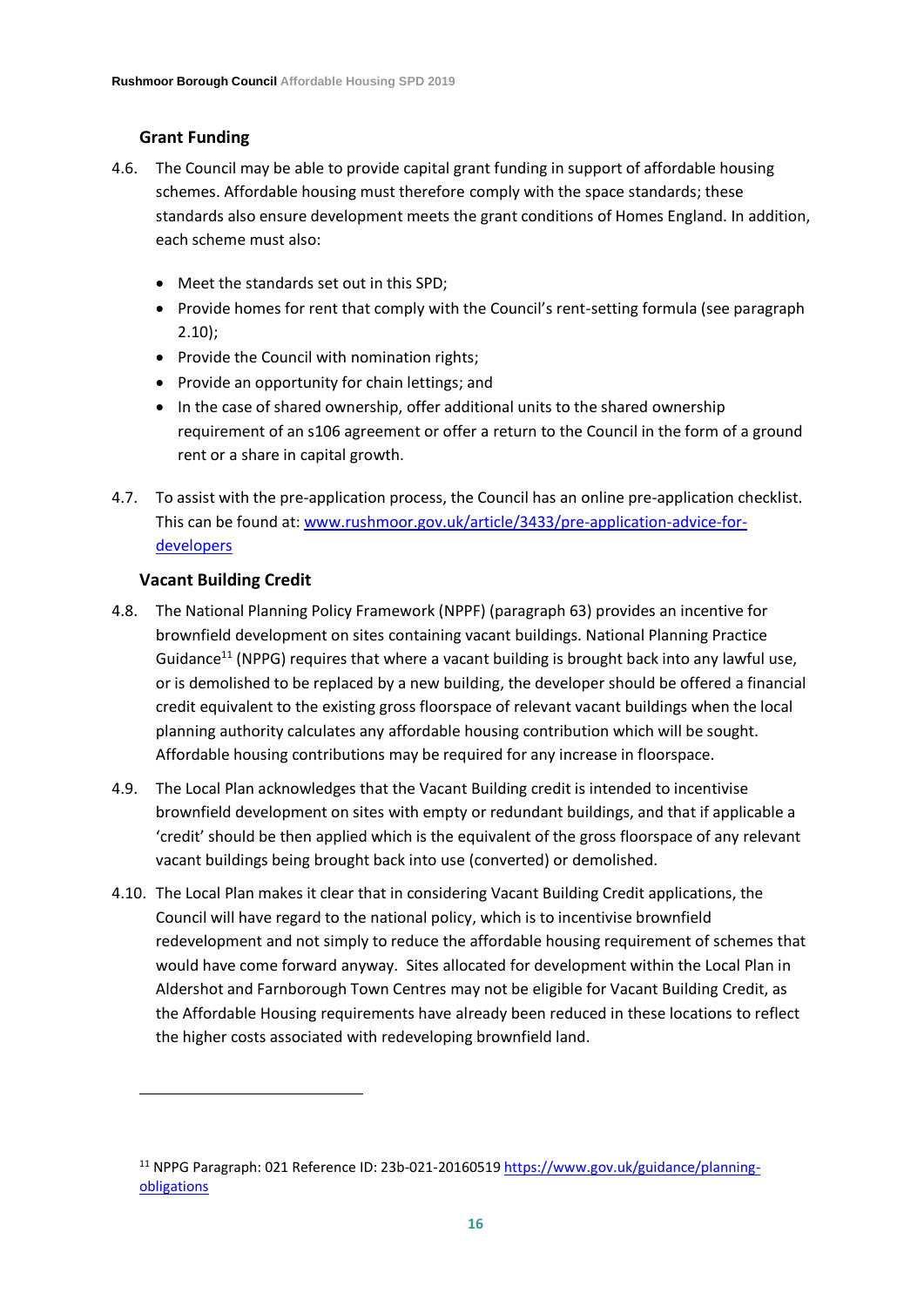- 4.11. It is important to note that the vacant building credit does not apply to buildings that have been abandoned. The Council will determine on a base by case basis whether building is vacant or abandoned. As a general principal to qualify for the vacant building credit a building should be vacant at the time a planning application is registered. The credit is only applicable to relevant vacant buildings; the Council will not accept for example sheds and nonpermanent buildings for the purposes of vacant building credit.
- 4.12. In instances where the Council considers that a proposed development qualifies for Vacant Building Credit, the following formula should be used for schemes providing on-site affordable housing provision:

**Step 1** - Calculate the number of dwellings that should be provided as affordable housing on a given site in accordance with Local Plan Policy LN2: Affordable Housing

**Step 2** - Calculate as a proportion, the extent of existing floorspace compared against the proposed floorspace.

**Step 3** - Make a deduction to the number of affordable dwellings to be provided based on the proportion identified at Step 2.

#### 4.13. This will be calculated by the formula **RAH = AH – (AD x E / P)** where:

**RAH** = Revised number of affordable housing units to be provided

**AH** = Expected number of affordable housing units to be provided prior to application of credit in accordance with Local Plan Policy LN2

**E**= Existing floorspace to be demolished

**P** = Proposed floorspace to be created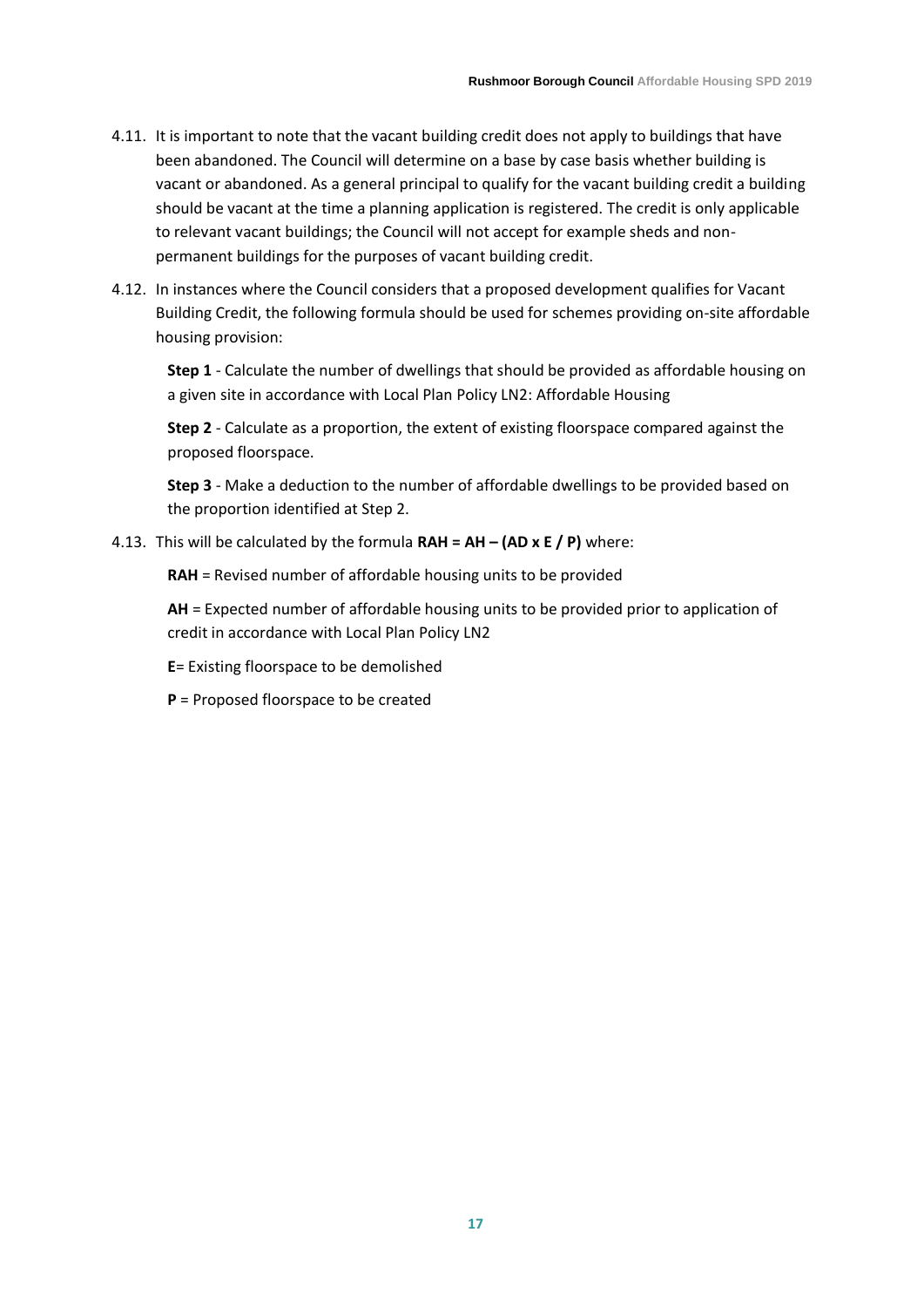# <span id="page-17-0"></span>**Glossary**

**Affordable Housing (National Planning Policy Framework 2019 definition):** housing for sale or rent, for those whose needs are not met by the market (including housing that provides a subsidised route to home ownership and/or is for essential local workers); and which complies with one or more of the following definitions:

> **Affordable housing for rent:** meets all of the following conditions: (a) the rent is set in accordance with the Government's rent policy for Social Rent or Affordable Rent, or is at least 20% below local market rents (including service charges where applicable); (b) the landlord is a registered provider, except where it is included as part of a Build to Rent scheme (in which case the landlord need not be a registered provider); and (c) it includes provisions to remain at an affordable price for future eligible households, or for the subsidy to be recycled for alternative affordable housing provision. For Build to Rent schemes affordable housing for rent is expected to be the normal form of affordable housing provision (and, in this context, is known as Affordable Private Rent).

**Starter homes:** is as specified in Sections 2 and 3 of the Housing and Planning Act 2016 and any secondary legislation made under these sections. The definition of a starter home should reflect the meaning set out in statute and any such secondary legislation at the time of plan-preparation or decision-making. Where secondary legislation has the effect of limiting a household's eligibility to purchase a starter home to those with a particular maximum level of household income, those restrictions should be used.

**Discounted market sales housing:** is that sold at a discount of at least 20% below local market value. Eligibility is determined with regard to local incomes and local house prices. Provisions should be in place to ensure housing remains at a discount for future eligible households.

**Other affordable routes to home ownership:** is housing provided for sale that provides a route to ownership for those who could not achieve home ownership through the market. It includes shared ownership, relevant equity loans, other low cost homes for sale (at a price equivalent to at least 20% below local market value) and rent to buy (which includes a period of intermediate rent). Where public grant funding is provided, there should be provisions for the homes to remain at an affordable price for future eligible households, or for any receipts to be recycled for alternative affordable housing provision, or refunded to Government or the relevant authority specified in the funding agreement.

**Chain Lettings**: Chain letting is an important approach in managing and securing the best use of affordable housing. It ensures that as many tenants as possible are housed in accommodation that is suitable for their needs and encourages mobility of tenants into the right sized home.

#### For example:

A housing association tenant currently under-occupying moves into a new build one-bed property releasing their property to house an overcrowded household. The smaller property